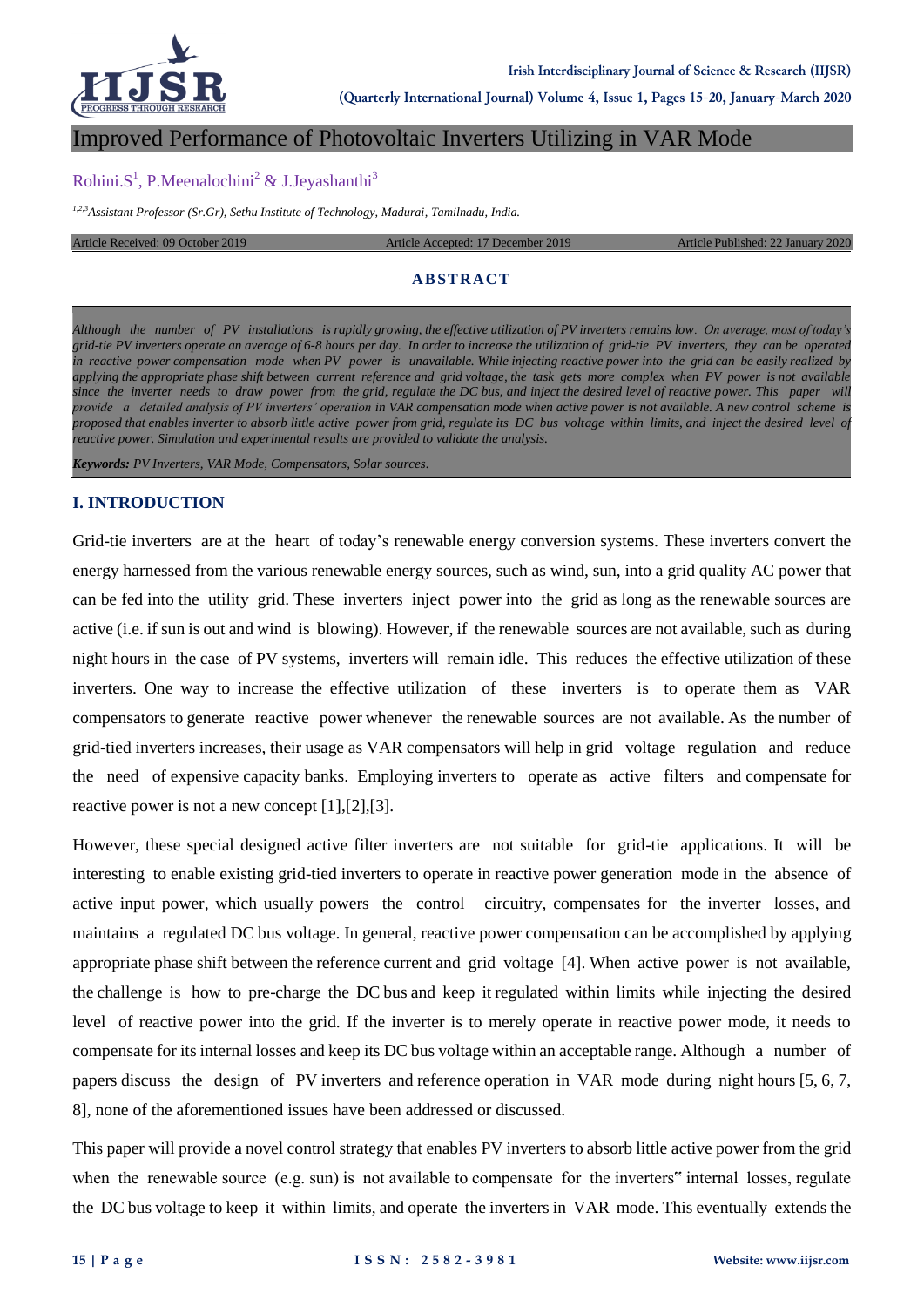

utilization of PV inverters beyond active power generation and helps improving grid stability and voltage

regulation. Detailed design procedure is provided and will be validated by simulation and experimental results.

# **II. ANALYSIS**

Typically, grid-tie inverters are preceded with a DC/DC stage that regulates the DC bus voltage of the inverter; however when active power is not available, the DC/DC stage becomes idle, (Fig. 1). However an appropriate control scheme can help the inverter operate in reactive power compensation mode even with the absence of active input power. Operating the inverter in VAR mode involves two steps: 1. Pre charging the DC bus capacitance 2. Regulating the DC bus voltage within limits while regulating the injected reactive power In order to overcome the inverter losses while supplying the required house-keeping power, the inverter needs to draw some active power from the grid. In the following sections, these steps will be discussed in greater detail.



**Fig.1.** Inverter switching to reactive mode

## *A. Pre Charging the DC Bus Capacitor*

In order to operate the inverter in VAR mode, the DC bus capacitor must be pre charged first. To do so, the inverter can be operated as a line rectifier by utilizing the inverter switches" antiparallel diodes as shown in Fig. 2. Since most PV inverters incorporate AC relays to connect / disconnect from the AC grid, the same relays can be employed to precharge the DC bus.





**Fig. 2.** Inverter bridge used as a charger **Fig. 3.** Inverter bridge in rectifier/pre-charge mode

It is critical to have the peak voltage and current of this circuit below the inverter components" ratings. As such, and in order to limit the current inrush and minimize the potential for a voltage overshoot across the DC bus, an inrush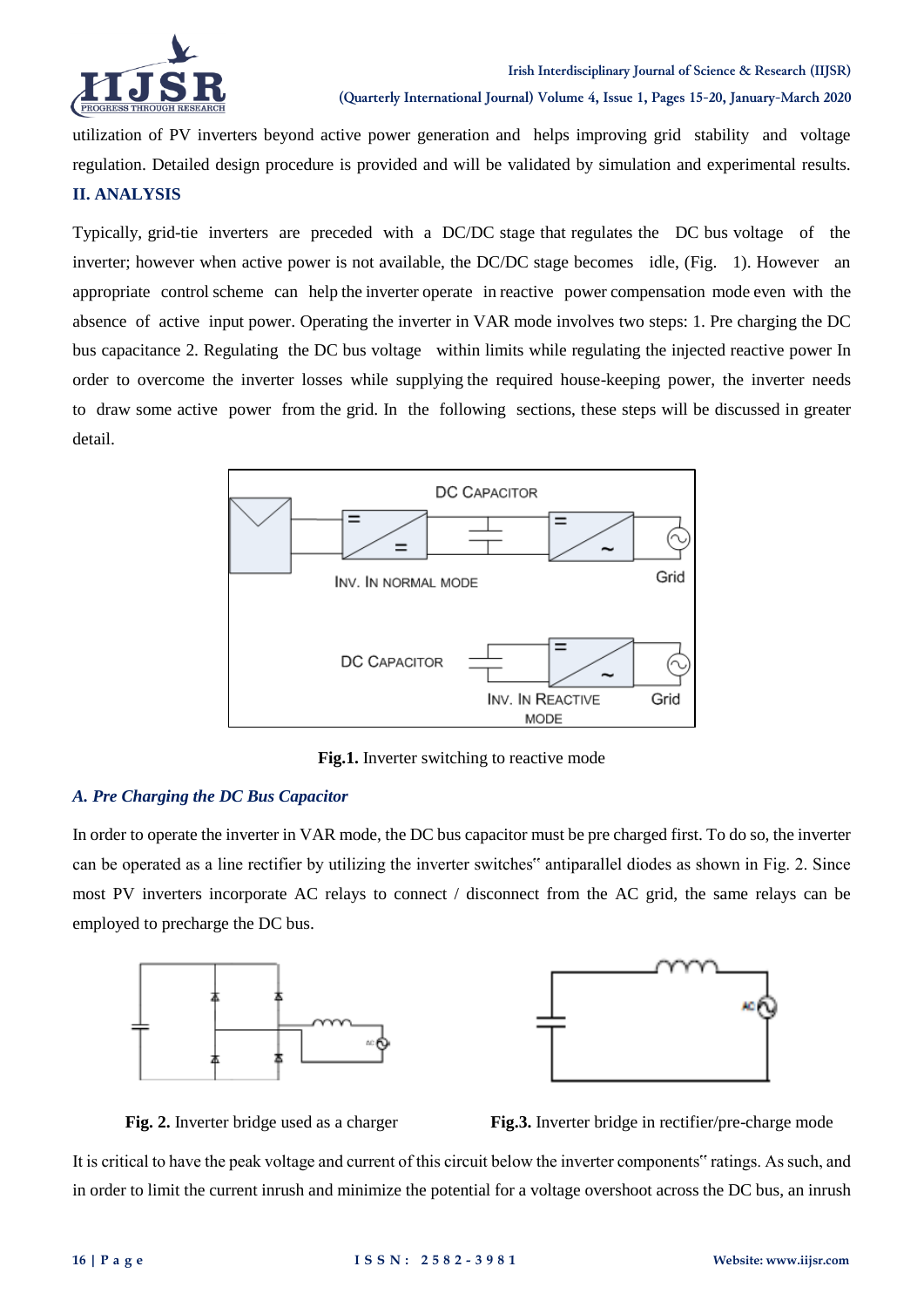

limiting circuit needs to be incorporated. The maximum voltage and current stress happen within the first half cycle when the capacitor voltage starts rising from zero. During this interval the circuit of Fig. 2 can be reduced to an LC circuit as shown in Fig. 3.

# *B. Regulating the DC Bus Capacitor Voltage and Injecting Reactive Power*

Typically, the inverter efficiency is quite high, above 95%. As such, the inverter losses are relatively small. For example for the case of a 200VA inverter, losses are less than 10W. These losses are typically supplied by the active power available from the renewable resources (e.g. sun, wind). However when the active power is not available, and in order to operate the inverter in VAR mode, the inverter needs to draw some active power from grid to compensate for these losses and power its internal control circuitry.



**Fig.4.** Limiting the inrush current

To alleviate the problem of DC bus regulation, a hysteresis band controller for determining <sub>n</sub><sup>p\*</sup> is proposed. Figure 5 shows the proposed hysteresis control scheme. The current loop controller may be any of the conventional current loop controllers such as PI, PI with feed forward [9], [10], [11], as well as P+R [4].

Assuming that the desired DC bus voltage needs to be maintained between 225 and 250, if DC bus voltage drops below 225, active power needs to be drawn from the grid to charge the DC bus capacitor. The active power drawn should be in excess of the estimated inverter losses to ensure that the capacitor bus will charge properly. The active power command reference is set as a ratio of the inverter losses, namely -K\*Losses, where  $K > 1.0$ . Typically, it is recommended that the K value be higher than 2.0 to ensure proper and rapid charging of the DC bus. Once the DC bus voltage reached the upper limit (250V), the active power reference in (6) and (7) is set to zero. As a result, and due to the inverter internal losses, the DC bus voltage will start decreasing gradually. Once it hits the lower limit, the charging process repeats as explained above. The proposed DC bus voltage hysteresis controller is shown in Fig. 6.



**Fig.5.** A hysteresis VAR mode controller block diagram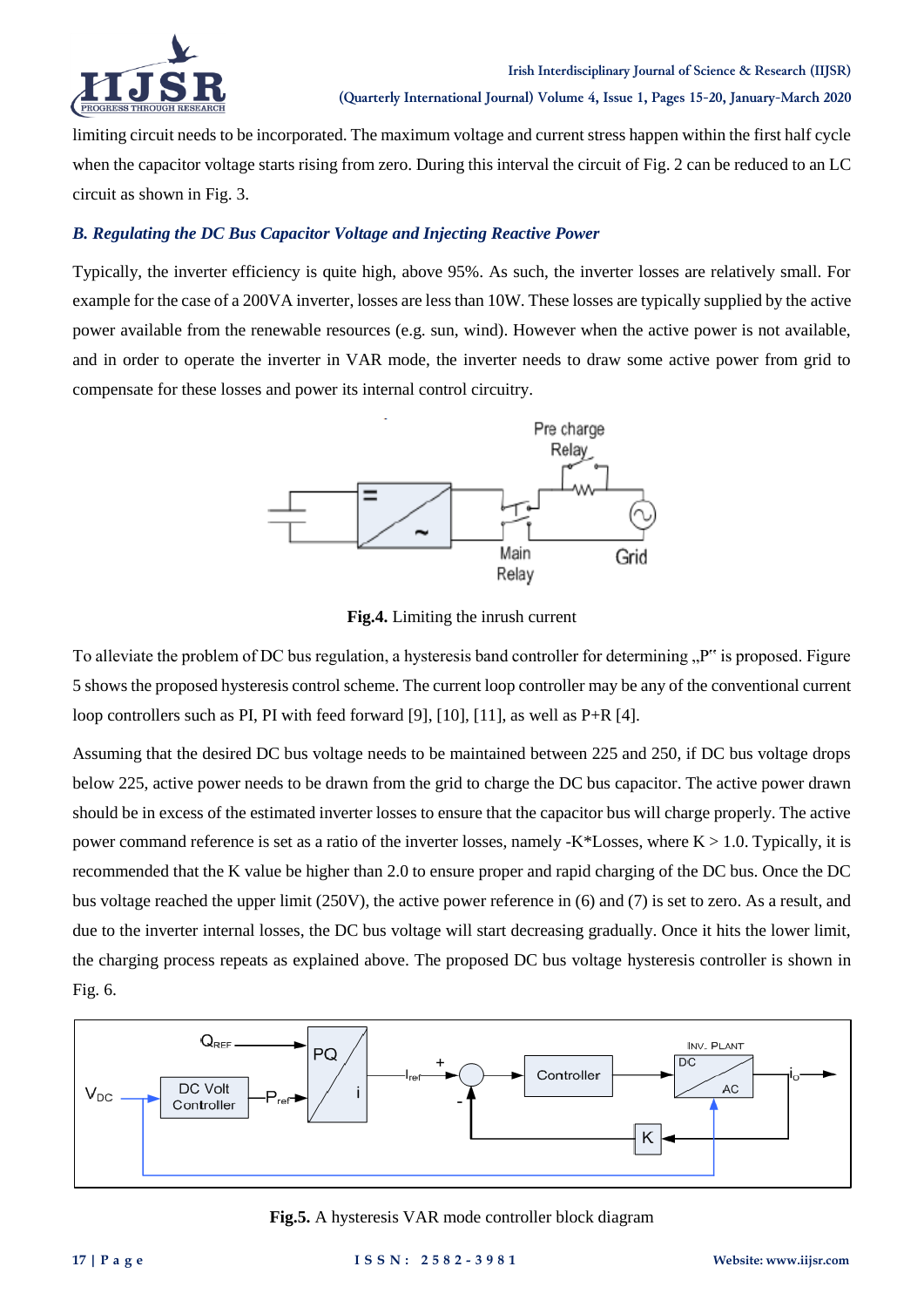

While the above DC bus voltage regulation control loop is active, the desired reactive power injection level can be realized. By choosing the desired Q reference in [13].[14],[15],[16],[17] the output current magnitude and phase will be adjusted to inject the desired Q. As such, an efficient and easy to implement VAR control algorithm is devised, which helps the inverter inject the commanded reactive power and regulate its DC bus voltage at the same time.

## **III. SIMULATION AND EXPERIMENTAL RESULTS**

Simulation and experimental results for a 200VA PV inverter with  $L = 4mH$  and  $C = 400\mu$  fare provided. Assuming a grid voltage of  $V = 120V \& 60Hz$ , according to (3)-(6) the maximum voltage and current will be 290V and 36A respectively. Clearly this current exceeds the ratings of the inverter. To limit the peak current below 3A, an inrush limiting resistor of  $120\sqrt{2}/3 \approx 56\Omega$  needs to be used. The inverter losses have been assumed to be approximately 8W (96% efficiency). A 7KΩ resistor was added in parallel with the DC capacitor to simulate the overall inverter losses. Charging power (-K\*Losses) command, shown in Fig. 6, was chosen to be -30W. Lower values could also be used, but the - 30W allows for faster re-charge and response times and makes it possible to see the DC bus voltage fluctuations more clearly in the simulations. Fig. 7 shows the DC voltage and inverter current and voltage. Pre-charge continued until about .25s, after which the DC voltage regulation based on hysteresis control is activated. Fig. 8 shows inverter typical active and reactive power injection of the proposed scheme. It can be seen that after the first few cycles after which the DC bus capacitor is pre charged, the inverter starts injecting the desired reactive power, in this case 200VAR, while at the same time drawing some active power to regulate its DC bus.



**Fig.6.** Current and voltage of inverter in VAR mode

This corresponds to the negative value of active power whenever the DC bus voltage needs to be charged. Figure 6 shows the experimental result for the pre charge of the DC bus capacitor .This matches the simulation result of Fig. 7 and shows that the DC bus capacitor can be charged without any overshoot. Figure 10 shows the DC bus voltage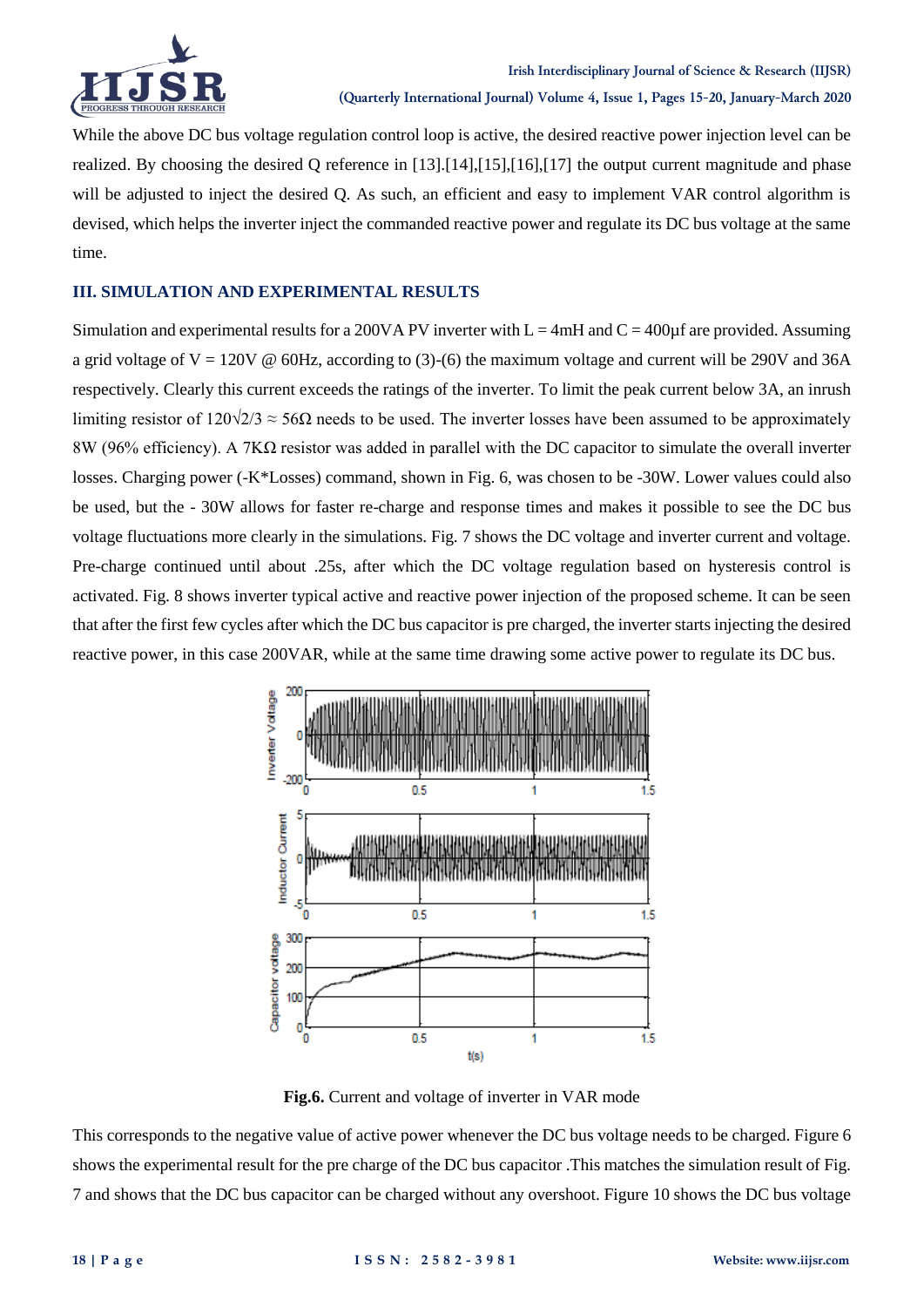

(top waveform) and the output current of the inverter operating in VAR mode while absorbing little active power from grid to regulate the DC bus voltage. In this figure a step VAR command change from %25 to %75 of the nominal power has been applied to show how the DC bus charge and discharge times will vary with the change of the VAR command and hence loss changes. This also shows the effectiveness of the controller for different VAR commands.



**Fig.7.** Active and reactive power flow in VAR mode

## **IV. CONCLUSIONS**

In this paper, a novel controller was proposed which enables grid-tie inverters to operate in VAR mode when active power is not available. It was shown that the same inverter bridge can be used to draw some active power from grid, regulate the DC bus voltage within limits, and inject the desired level of reactive power into the grid. Detailed analysis showed that some precautions need to be considered so as to limit the maximum current and voltage during pre-charge to be within the inverter elements" ratings. A hysteresis band controller was proposed to set the level of active power drawn and regulate DC bus voltage and keep it within limits.

#### **REFERENCES**

1. Karthick, R and Sundararajan, M: "A Reconfigurable Method for Time Correlated Mimo Channels with a Decision Feedback Receiver," International Journal of Applied Engineering Research 12 (2017) 5234.

2. Karthick, R and Sundararajan, M: "PSO based out-of-order (ooo) execution scheme for HT-MPSOC"Journal of Advanced Research in Dynamical and Control Systems 9 (2017) 1969.

3. Karthick, R and Sundararajan, M: "Design and Implementation of Low Power Testing Using Advanced Razor Based Processor," International Journal of Applied Engineering Research 12 (2017) 6384.

4. Karthick, R and Sundararajan, M: "A novel 3-D-IC test architecture-a review," International Journal of Engineering and Technology (UAE)7 (2018) 582.